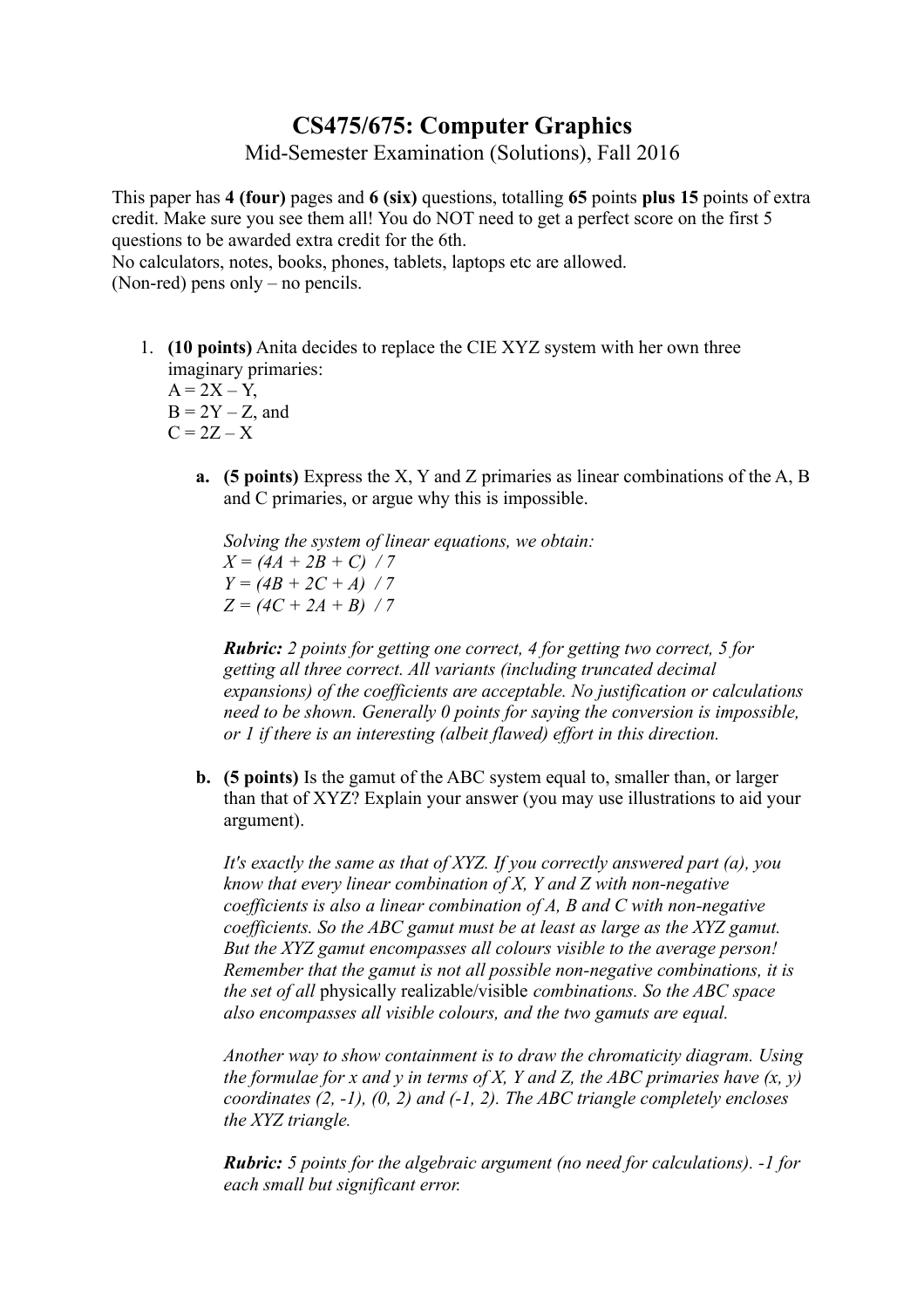*5 points for the illustration, if the correct ABC vertices are plotted and labeled. -1 for each incorrectly located pair of (x, y) coordinates. -1 (overall) for not indicating the coordinates on the plot (an axis marking is enough), plus -1 for each vertex not in the approximately correct position.*

*3 points for either of the correct arguments above, but claiming the ABC gamut is "greater than", or "at least as large as", or "greater than or equal to" (i.e. omitting to note that the gamut is the set of visible colours).*

*0 for stating/arguing that it is smaller than the XYZ gamut.*

- 2. **(10 = 5 x 2 points)** True or false? No need to justify your answers.
	- **a.** For a given camera-to-subject distance, the image captured by a telephoto lens is a crop of the image captured by a wide angle lens.

*True. We clarified during the exam that any difference in resolution because of the physical act of cropping is not relevant to the question.*

**b.** A sensor with a Bayer filter, and an otherwise identical one with no such filter, require the same exposure for the same scene.

*False. The Bayer filter cuts out 2/3 of the incident light on average, and so requires 3 times more exposure.*

**c.** The CMYK primaries can uniquely represent every color in the RGB gamut.

*False. The crucial word is "uniquely". Because of the extra black (K) component, the same RGB colour can have many different CMYK representations.*

**d.** A string of heads and tails produced by 1 million tosses of a perfectly random (unbiased) coin necessarily has high Kolmogorov complexity.

*False. The string* almost *always has high complexity (see the practice midsem), but you can also occasionally produce a low-complexity string like all heads or all tails.*

**e.** The wavelet transform allows perfect reconstruction of the original signal if there are no numerical inaccuracies.

*True.*

*Rubric: 2 points per question, all or nothing. No explanations required.*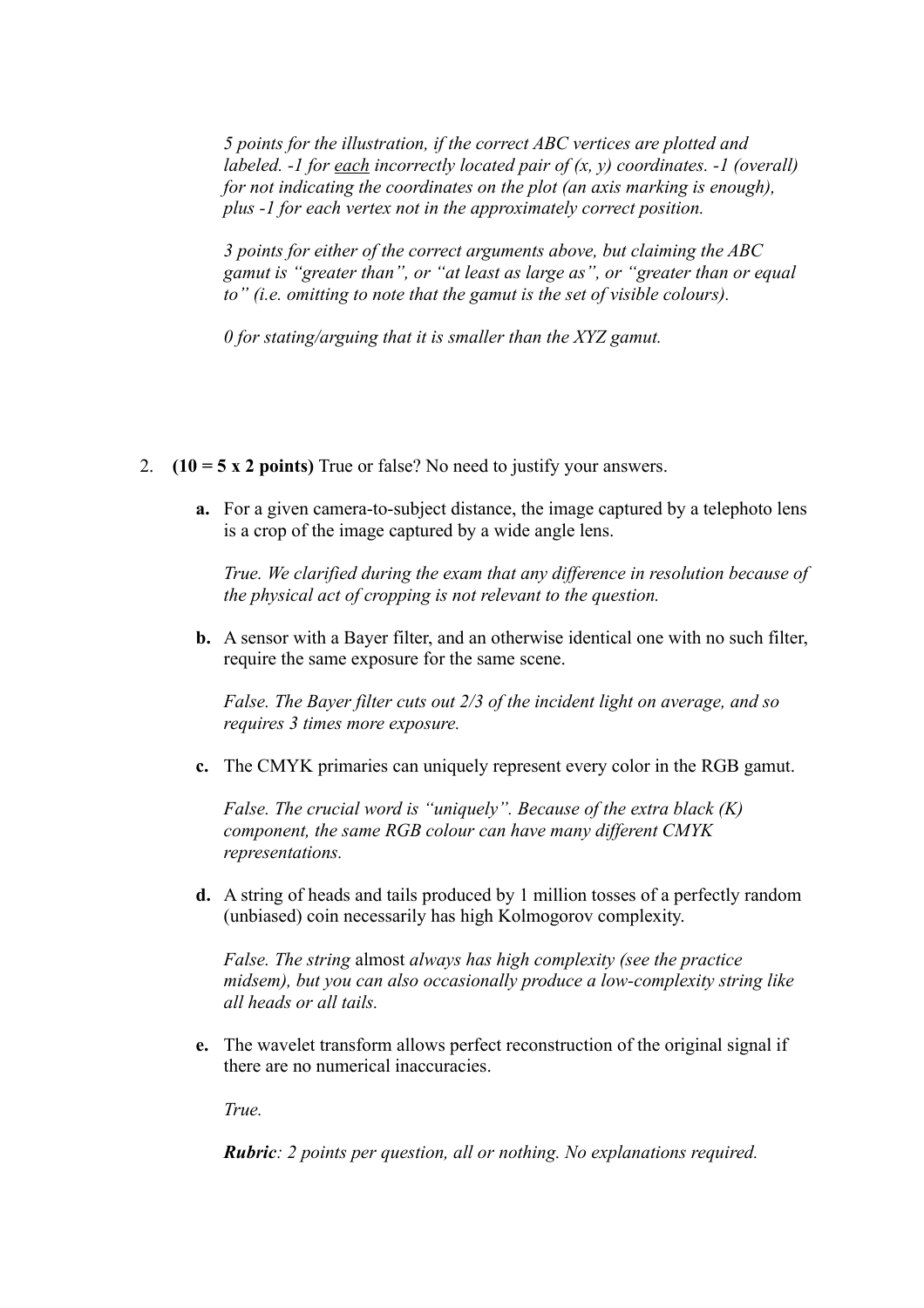- 3. **(10 points)** Basit observes that discrete convolution can be used to implement many interesting image processing operations.
	- **a. (4 points)** Write a 3x3 convolution kernel which will detect vertical edges in an image, but not horizontal edges. (There are many possible correct answers, all are ok.)

| <i>Here's one possible solution:</i> $\begin{bmatrix} -1 & 2 & -1 \\ -1 & 2 & -1 \end{bmatrix}$ |  |                                                           |  |
|-------------------------------------------------------------------------------------------------|--|-----------------------------------------------------------|--|
|                                                                                                 |  |                                                           |  |
|                                                                                                 |  | $\begin{vmatrix} 1 & 2 & -1 \\ -1 & 2 & -1 \end{vmatrix}$ |  |

*Or if you want to be more fancy, here's the Sobel operator for the X-derivative*

*with Y-smoothing:* [ −1 0 +1 −2 0 +2  $\begin{bmatrix} -1 & 0 & +1 \end{bmatrix}$ 

*The negatives of such matrices are also ok: we'll assume we take the absolute value of the result of the convolution.*

*Rubric: An acceptable matrix should have: (a) a positive-to-negative or negative-to-positive change between any two components in at least the central row, AND (b) no such change in any column, AND (c) the entire matrix summing up to zero.*

*Of course not all such matrices will work equally well in practice, but the idea is important here. 2 points for satisfying (a), plus 1 point for satisfying (b), plus 1 point for satisfying (c).*

*If the answer confuses vertical edges with horizontal edges (i.e. swap rows and columns above), -2 points in addition to scheme above.*

- **b. (3 points)** Write a 3x3 convolution kernel to brighten all pixels in an image by a factor of 2.
	- $\overline{0}$  $0 \quad 0 \quad 0$ 0 2 0  $\begin{bmatrix} 0 & 0 & 0 \\ 0 & 0 & 0 \end{bmatrix}$

*Rubric: 3 points for the above answer. 1 point for additional 2's elsewhere in the matrix (the central 2 must be present for any points at all).*

**c. (3 points)** Extending (b), can convolution be used to implement *any* colorspace filter? Briefly justify your answer.

*No, non-linear operations can't be implemented by just multiplying by scalars.*

*Rubric: 1 point for writing "No", plus 2 points for including a correct explanation (citing a particular counter-example of a non-linear function, e.g. log(intensity), is fine).*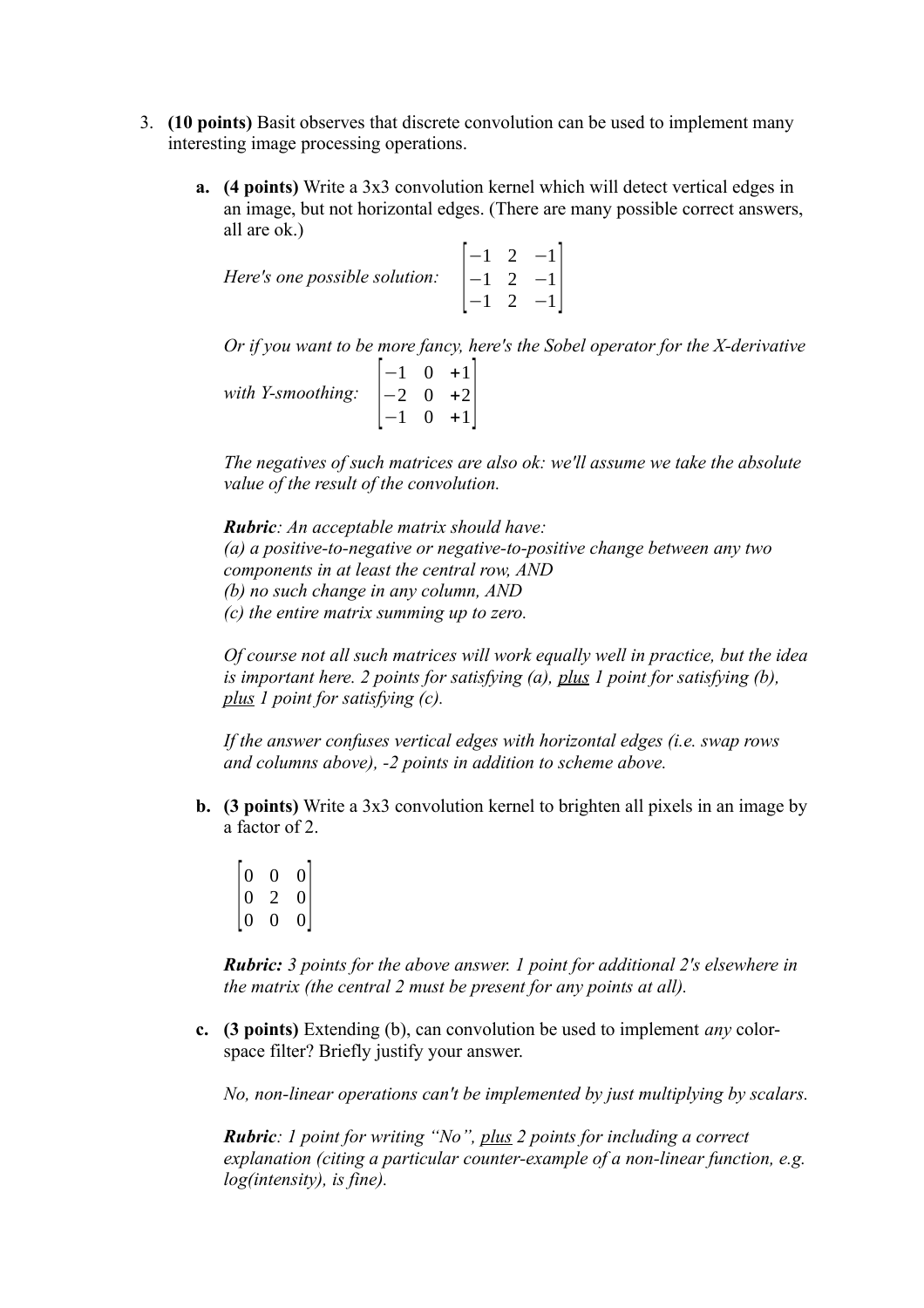4. **(25 points)** We'll use the following notation for 2D transformation matrices:

T( $x$ ,  $y$ ): Translates a point by  $(x, y)$ R(*a*): Rotates anti-clockwise around the origin by *a* degrees S(*sx*, *sy*): Scales the coordinates of a point, relative to the origin, by (*sx*, *sy*)

You are given a unit square with minimum corner  $(0, 0)$ , as shown below:



**a. (5 points)** Sketch the final result of applying  $T(1, 1) \times S(0.5, 1) \times R(-90)$  to the square. Remember: we apply transforms right-to-left. Don't forget to draw the coordinate axes, with necessary markings!



*Rubric: 2 points for drawing the box correctly along the X axis (1 to 1.5), plus 2 points for drawing it correctly along the Y axis (0 to 1), plus 1 point for adding enough labels (the 1, 1 and 1.5 in the figure, or variations thereof) to make out the coordinates of the corners. In other words, "visual" correctness of the box coordinates gets you 4/5.*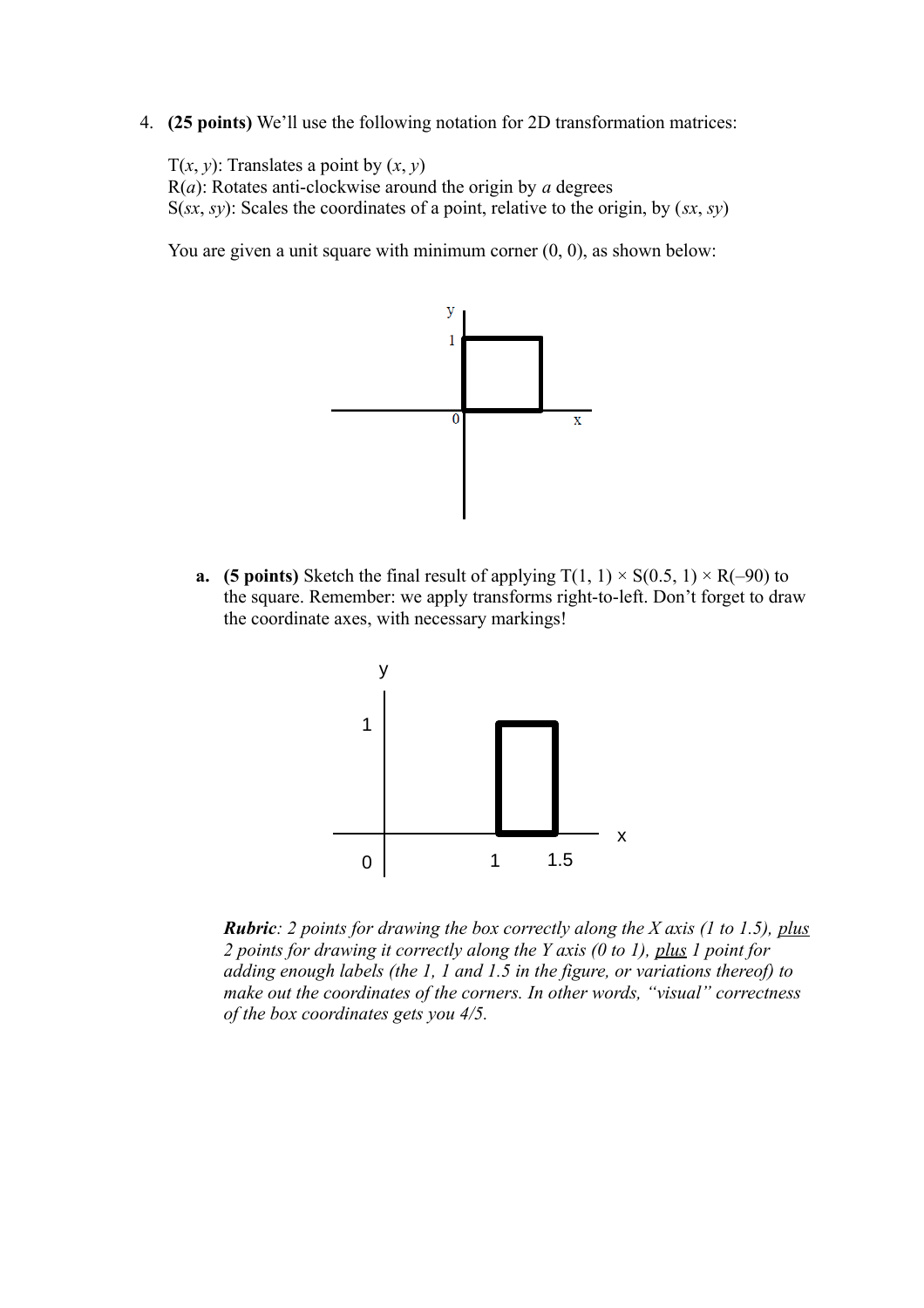**b. (5 points)** Sketch the final result of applying  $R(-90) \times S(0.5, 1) \times T(1, 1)$  to the square. Again, don't forget to draw the coordinate axes with necessary markings!



*Rubric: Same as (a).*

- **c. (15 = 5 x 3 points)** The above sequences demonstrate that multiplication of 2D transformations is not, in general, commutative. However, what if we restricted the transformations to be only of a certain type? In particular, do the following commute under multiplication? In each case, briefly justify your answer (with a counter-example if the answer is no). You may assume the matrices are w.r.t. homogeneous coordinates, i.e. they are 3x3.
	- i. 2D translations, i.e. all possible T matrices

*Commutative. Can be argued by explicitly multiplying two translation matrices and showing the order doesn't matter.*

*Rubric: 3 points for writing out two translation matrices and showing the result of the multiplication is order-independent. 2 points for writing*  $T(a, b) \times T(x, y) = T(a + x, b + y) = T(x, y) \times T(a, b)$ . *I point for setting up the argument correctly but making a mistake in the multiplication (2 points if the mistake is minor), or omitting the multiplication entirely, or making a visual/hand-wavy argument. 0 points for claiming the product is non-commutative.*

ii. 2D rotations, i.e. all possible R matrices

*Commutative. Can be argued by explicitly multiplying two rotation matrices and showing the order doesn't matter.*

*Rubric: 3 points for writing out two rotation matrices and showing the result of the multiplication is order-independent. 2 points for writing*   $R(a) \times R(b) = R(a + b) = R(b) \times R(a)$ . *I point for setting up the*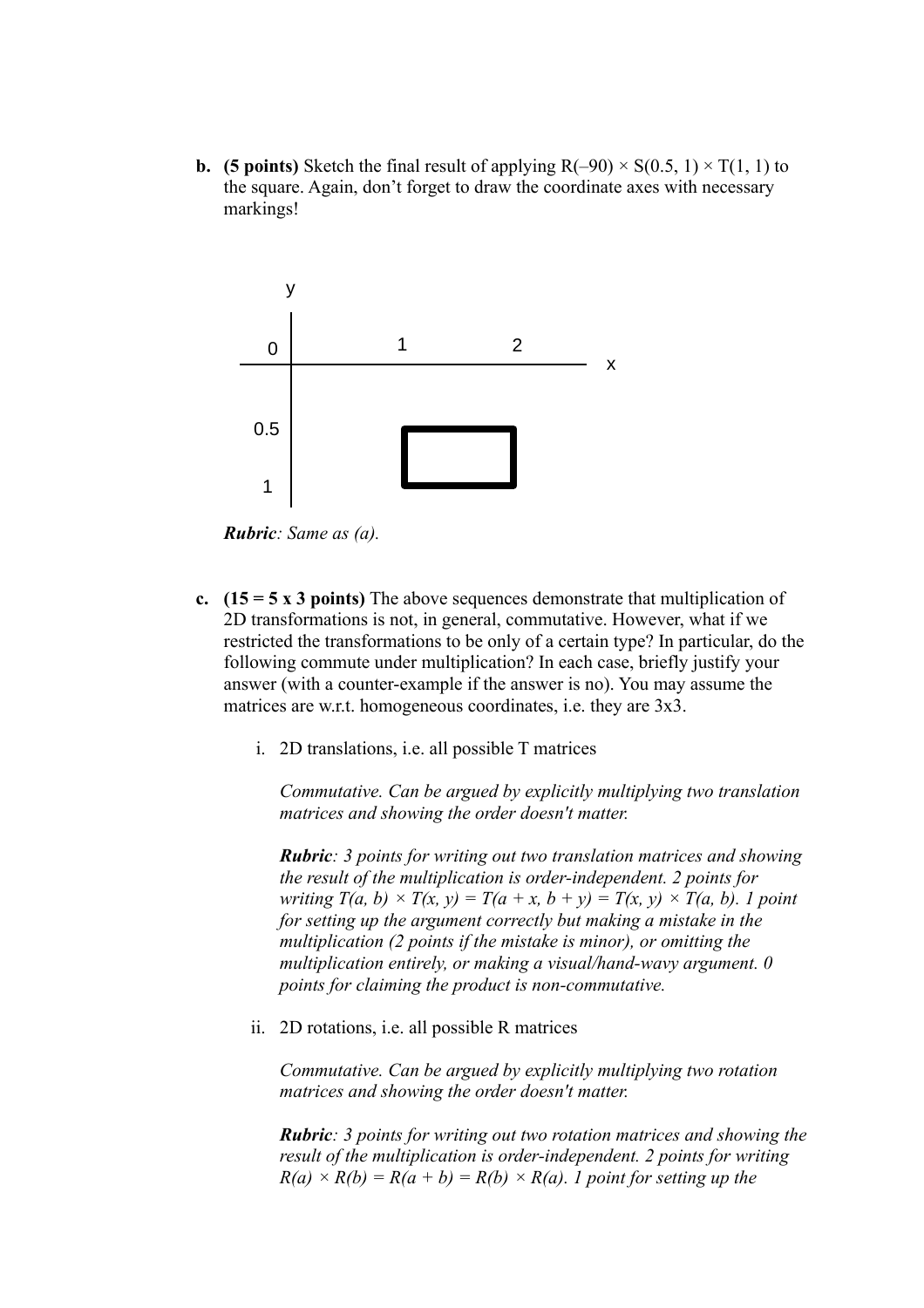*argument correctly but making a mistake in the multiplication (2 points if the mistake is minor), or making a visual/hand-wavy argument. 0 points for claiming the product is non-commutative.*

iii. 2D scalings, i.e. all possible S matrices

*Commutative. Can be argued by explicitly multiplying two scaling matrices and showing the order doesn't matter.*

*Rubric: 3 points for writing out two scaling matrices and showing the result of the multiplication is order-independent. 2 points for writing*   $S(a) \times S(b) = S(ab) = S(b) \times S(a)$ . *I point for setting up the argument correctly but making a mistake in the multiplication (2 points if the mistake is minor), or making a visual/hand-wavy argument. 0 points for claiming the product is non-commutative.*

iv. 2D translations and scalings, i.e. all possible T and S matrices.

*Non-commutative. Consider the sequences in parts (a) and (b) without the rotations.*

*Rubric: 3 points for any valid counter-example (visual examples are fine). 2 points for a valid counter-example without indicating the results (either visually or algebraically). 1 point for saying "noncommutative" without an argument. 0 points for claiming the product is commutative.*

v. 2D rotations and scalings, i.e. all possible R and S matrices.

*Non-commutative. Consider the sequences in parts (a) and (b) without the translations.*

*Rubric: 3 points for any valid counter-example (visual examples are fine). 2 points for a valid counter-example without indicating the results (either visually or algebraically). 1 point for saying "noncommutative" without an argument. 0 points for claiming the product is commutative.*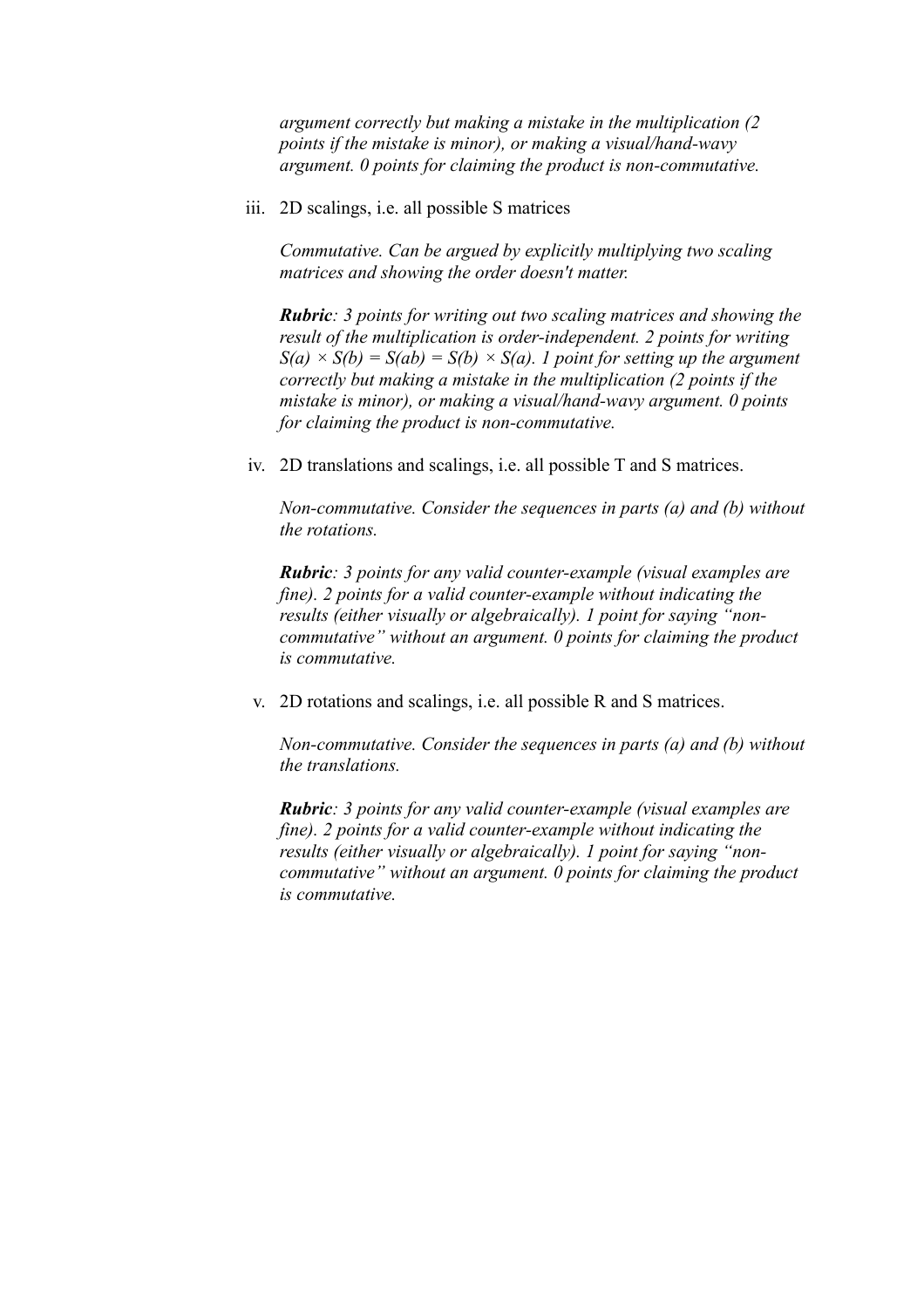- 5. **(10 points)** Recall that there are three types of shader-related variables: *uniform*, *attribute* and *varying*.
	- **a.**  $(6 = 3 \times 2 \text{ points})$  For each type of variable, indicate whether  $(1)$ ,  $(2)$  or  $(3)$  is the most appropriate location to set it.

```
 // VertexShader.glsl
 void main(){ (1) }
 // main.cpp
 (2)
 glBegin(...);
   (3)
 glEnd();
```
*Uniform: (2) Attribute: (3) Varying: (1)*

*Rubric: 2 points per variable type, all or nothing.*

**b. (1 point)** Assume a BRDF function can be specified with *K* parameters. If these parameters are constant across a primitive, what type of variable would you use for passing them from the main C++ program to the shader?

*Uniform.*

*Rubric: 1 point, all or nothing. No need for an explanation.*

**c. (3 points)** If the parameters varied across the surface of the primitive, briefly describe how you could handle this within the OpenGL framework (no code required, keep your answer short).

*The best way to do this is to create a K-channel texture image containing the BRDF parameters across the surface (each pixel holds the BRDF parameters of the corresponding surface point), and then map it to the surface using texture coordinates.*

*A generally less good solution is to set the parameters as vertex attributes. They will then be interpolated across the primitive. This cannot model nonlinear variations within the primitive (similar to Gouraud shading vs Phong shading).*

*Rubric: 3 points for indicating the texture idea in some form or the other. 2 points for the vertex attributes idea. Other answers evaluated at grader discretion, as long as it is consistent.*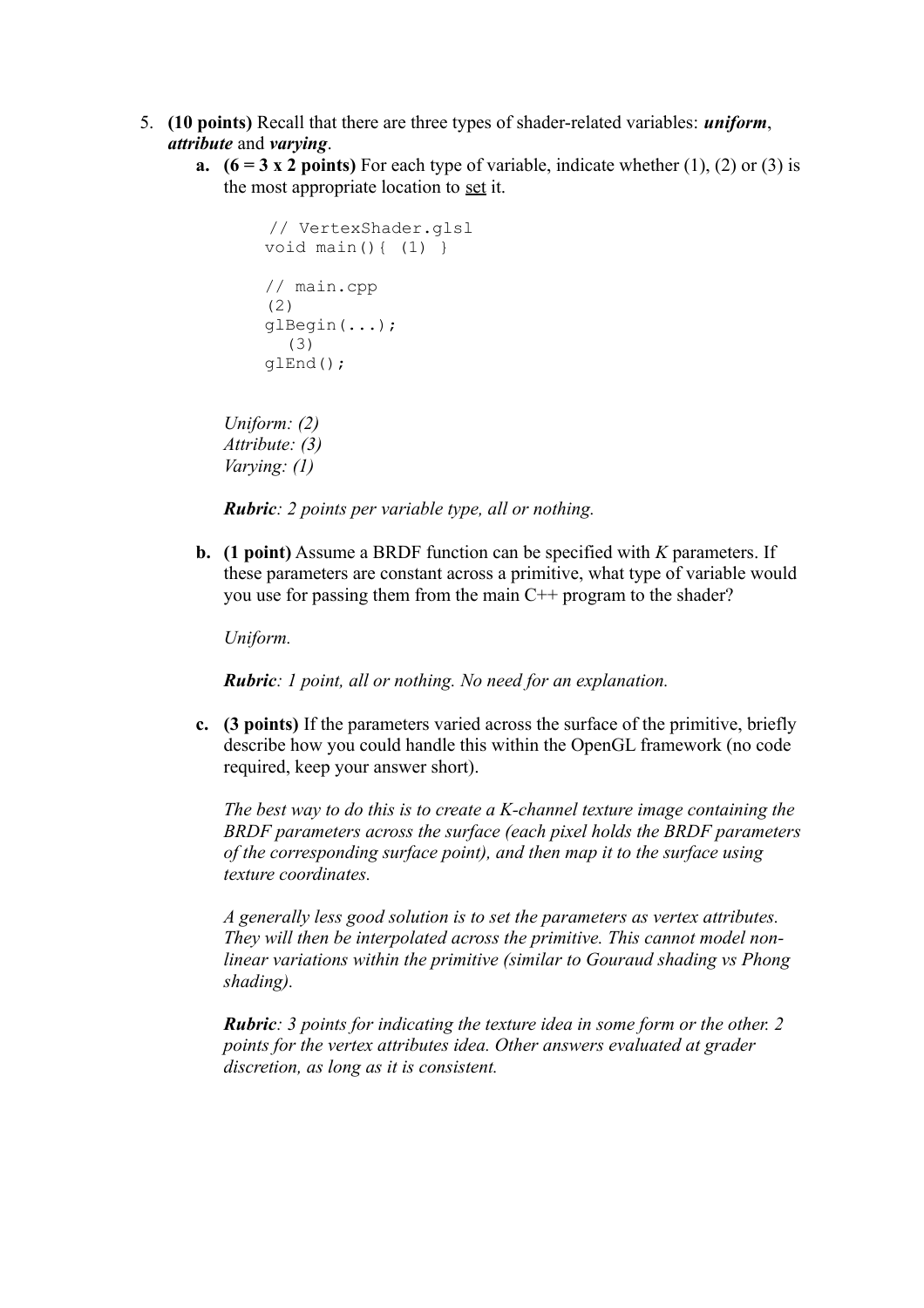6. **(EXTRA CREDIT, 15 points)** Chinmay wants to build a raytracer that can simulate lens effects. The lens is modeled as a primitive object with a known shape and refractive index. It supports intersection queries.

Assume the scene already has a lens primitive, with the center of the lens placed at a distance of *D* units from the image plane, along the negative *Z* axis in camera coordinates. The lens covers a circle of radius  $R$  in the XY plane (again in camera coordinates). For each pixel on the image plane, Chinmay plans to trace several rays backwards into the scene, each ray aimed at a different part of the lens. His code for the raytracer looks like this (syntactic simplifications made for clarity):

```
vector<Ray> getRaysForPixel(Vec3 pixel_pos_on_image_plane)
{
  int NUM RAYS PER PIXEL = 20; ...
}
void main()
{
  for (i = 0; i < HETGHT; ++i)for (j = 0; j < WIDTH; ++j)
\{Vec3 p = getPixelPositionOnImagePlane(i, j);vector < Ray>rayz rays = qetRaysForPixel(p);
      RGB C(0, 0, 0);
       for (Ray r : rays)
        c += traceRay(cameraToWorld(r));
      output image.setColor(i, j, c / rays.size());
     }
}
```
**a. (EC 10 points)** Complete the function getRaysForPixel() so that Chinmay's code works as desired. Your code need not be 100% syntactically correct (i.e. it can be detailed pseudocode). You can assume:

- the usual math/linear algebra functions are all available - the vector  $\langle Ray\rangle$ ::push back(Ray) function adds a new element to the collection

- *D* and *R* are known constants

- pixel pos on image plane is in camera coordinates

- getRaysForPixel() returns rays in camera coordinates (they are transformed to world coordinates by the cameraToWorld() function in main())

Remember:

- every generated ray must pass through the lens
- the rays must sample the area of the lens (in the XY plane) uniformly
- you must return a set of NUM\_RAYS\_PER\_PIXEL rays

(This is an open-ended question. The closer you can get to satisfying these conditions, with enough detail for direct implementation, the better. Just